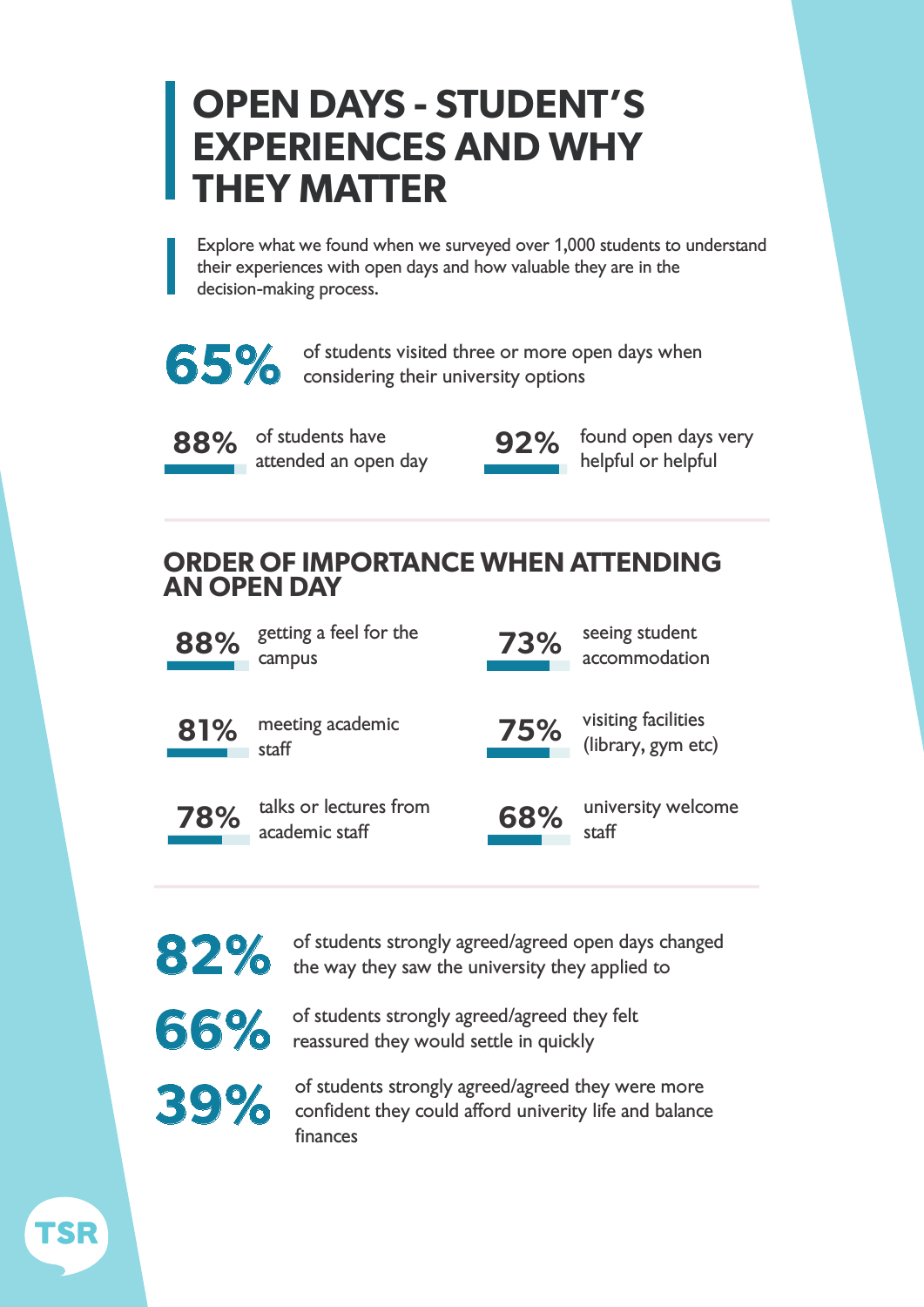#### **FACTORS TO IMPROVE THE OPEN DAY EXPERIENCE IN ORDER OF IMPORTANCE**



**90%** more subject specific **62%** learning more about information



seeing more of the campus & student lifestyle



the city



**80% b** seeing more of the **41%** making open days longer and more in-depth



**78%** more interaction with **21%** making open days current students



shorter

*"There wasn't many first years around to answer questions on what it's like to settle into university and their experiences."*

*"My least favourite part was the mandatory talks regarding uni life, finance, etc. These are the same at most universities, so it would be good if they were optional or there was a document/guide provided in lieu of these, so you don't get bombarded by the same information. You find out what is unique about that particular uni."*

## **FURTHEST STUDENTS TRAVELLED FOR AN OPEN DAY**

| 8%                    |                    | 23%             |                  | <b>13%</b>       |                  |
|-----------------------|--------------------|-----------------|------------------|------------------|------------------|
| Less than<br>20 miles | 17%                | 61-100<br>miles | 28%              | 201-300<br>miles | 9%               |
|                       | $21 - 60$<br>miles |                 | 101-200<br>miles |                  | $301 +$<br>miles |

# **VIRTUAL OPEN DAYS**

of students have never used a virtual open day

**67%** of students have never **24%** of students who had never used one would consider using one instead of travelling

**Of those students that used a virtual open day...** 



TSR

in addition to travelling an open day